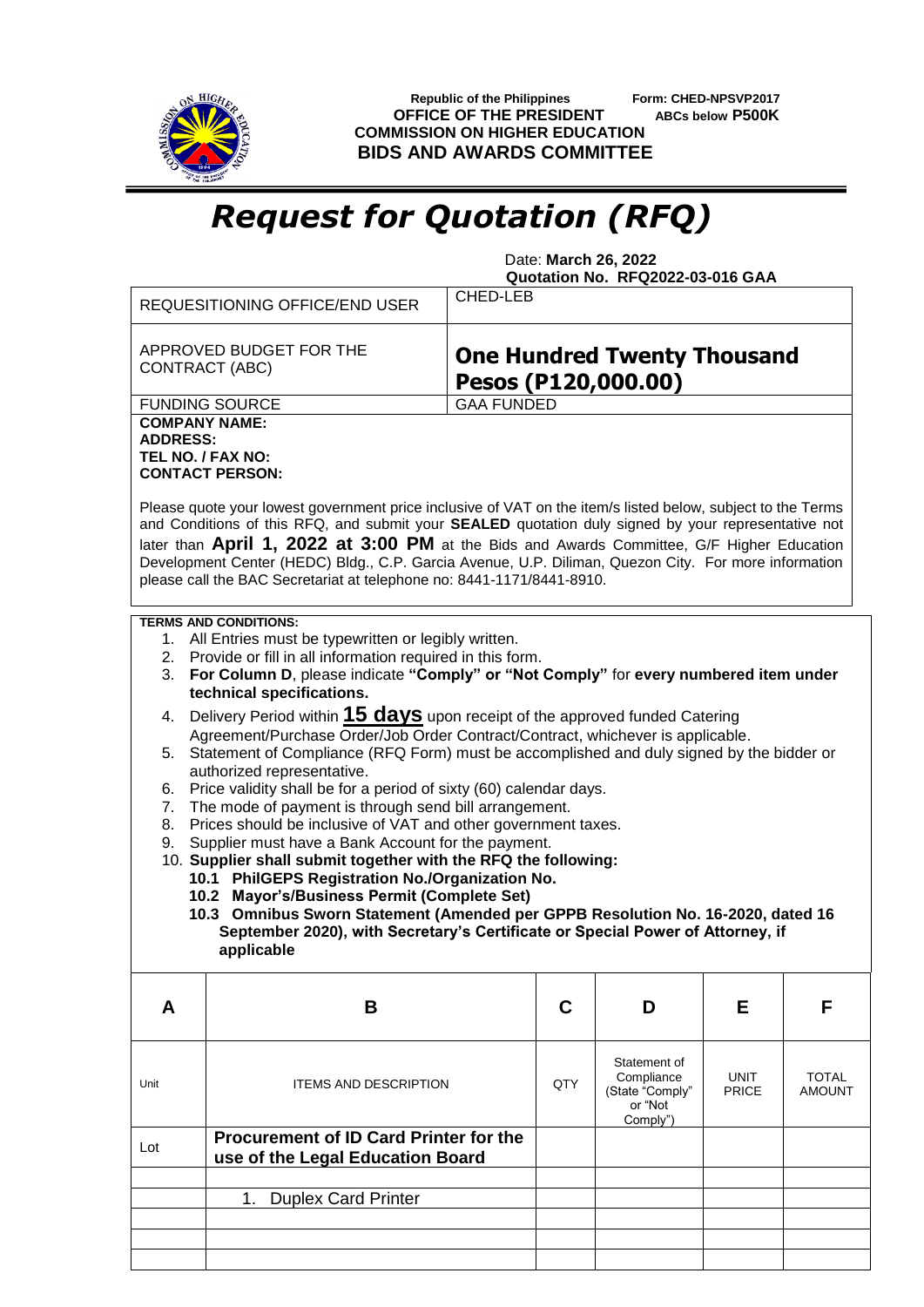| <b>Technical Specifications:</b>                                                                                                                               |  |  |
|----------------------------------------------------------------------------------------------------------------------------------------------------------------|--|--|
| Items:                                                                                                                                                         |  |  |
| Double-sided, dye sublimation &<br>monochrome                                                                                                                  |  |  |
| <b>Thermal Printing</b>                                                                                                                                        |  |  |
| 180-225 Cards/hour                                                                                                                                             |  |  |
| 32MB Memory                                                                                                                                                    |  |  |
| Compatible with Windows ® XP<br>SP3 32/64, Vista, W7, W8 and<br>W <sub>10</sub>                                                                                |  |  |
| <b>Free Software</b>                                                                                                                                           |  |  |
| <b>YMCKO Color Ribbon</b>                                                                                                                                      |  |  |
| CR-80 to 90 x 30 mi, plain cards                                                                                                                               |  |  |
| Free delivery                                                                                                                                                  |  |  |
| 2. Subject to submission of brochure<br>for the item being offered                                                                                             |  |  |
|                                                                                                                                                                |  |  |
| 3. Subject to presentation of actual<br>equipment/product during post<br>qualification evaluation                                                              |  |  |
|                                                                                                                                                                |  |  |
| 4. Warranty: at least two (2) years<br>on parts and services                                                                                                   |  |  |
|                                                                                                                                                                |  |  |
| Qty: One (1)<br>5.                                                                                                                                             |  |  |
| <b>PLEASE</b><br><b>DOWNLOAD</b><br><b>THE</b><br><b>ATTACHED</b><br><b>ASSOCIATED</b><br><b>COMPONENT</b><br>(REQUEST<br><b>FOR</b><br><b>QUOTATION FORM)</b> |  |  |

## *Request for Quotation No.* **RFQ2022-03-016 GAA**

After having carefully read and accepted your General Conditions, I/We quote you on the item/s at prices note above.

> \_\_\_\_\_\_\_\_\_\_\_\_\_\_\_\_\_\_\_\_\_\_\_\_\_\_\_\_\_\_\_\_\_\_\_ Signature over Printed Name / Date

Quotations shall be compared and evaluated on the basis of the following criteria:

- 1. Completeness of submission
- 2. Compliance with Technical Specifications
- 3. Price

The supplier who submitted the lowest calculated responsive quotation shall be awarded the Purchase Order (P.O.) after evaluation by the Bids and Awards Committee (BAC).